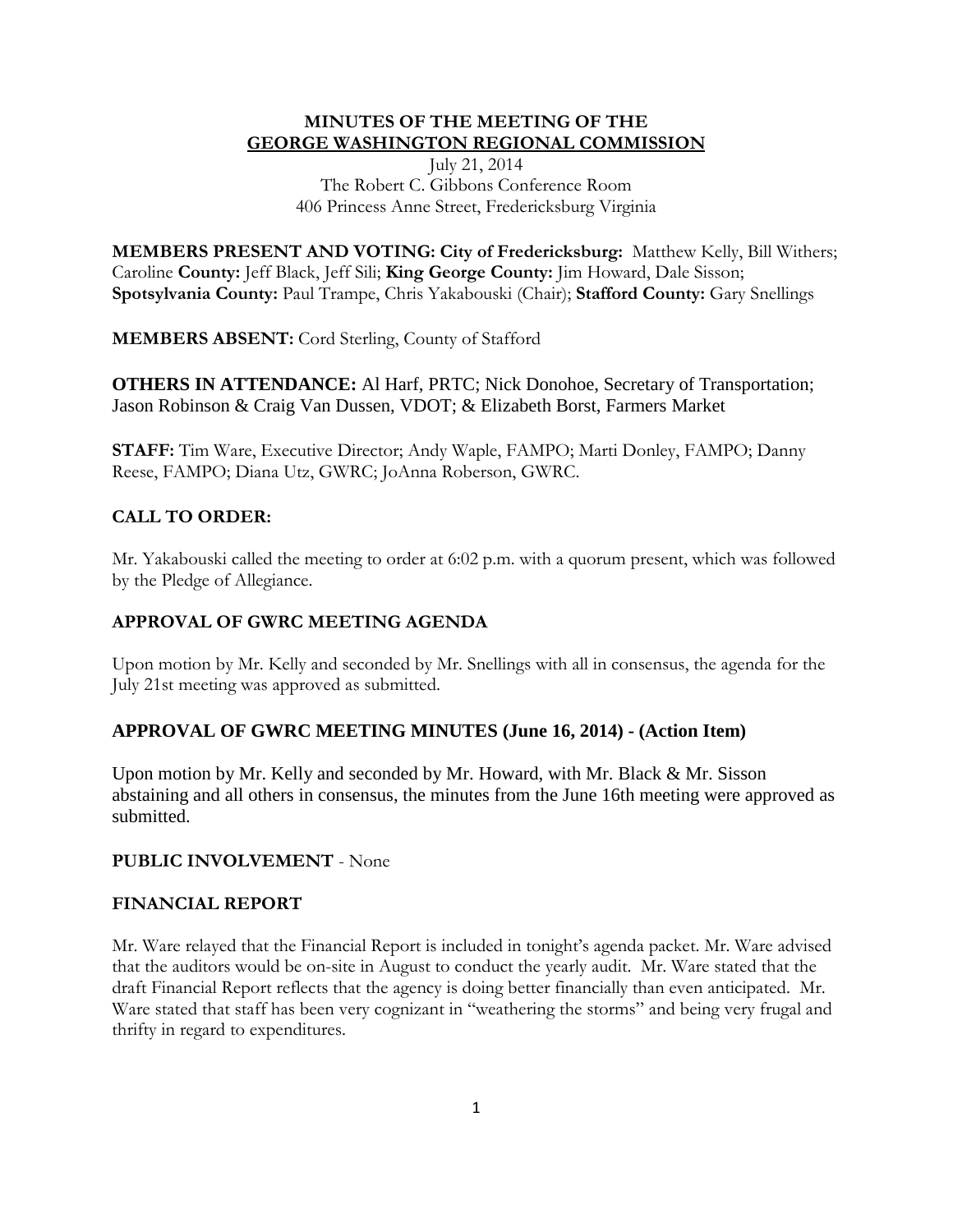#### **EXECUTIVE DIRECTOR'S REPORT**

Mr. Ware advised that as part of assuming the duties of the Continuum of Care program previously maintained by the City of Fredericksburg that GWRC has a new employee who just started today. Mr. Teiji Epling will now be the Continuum of Care Coordinator and will be staffed full-time through the GWRC office.

Mr. Ware stated that Mr. Nick Donohoe who is the Secretary of Transportation will be making a presentation at tonight's FAMPO meeting and anyone from the Commission is more than welcome to attend that meeting as well to hear the presentation.

Mr. Ware relayed that the broadband interest group in conjunction with the University of Mary Washington is moving forward. Mr. Ware stated that meetings will soon be held with the IT staff from each of the local jurisdictions and data is still being gathered so that continued meetings, cooperation, and coordination can occur as this concept is explored in greater detail. Mr. Ware relayed that the IT staff from both the City of Fredericksburg and the County of Spotsylvania have both been reluctant to release any of their data for study to the committee. Mr. Ware stated that another meeting would be held next month to continue with the regional broadband opportunity.

#### **OLD BUSINESS:** None

#### **NEW BUSINESS:**

**a.) Regional Farmers Market** – Ms. Elizabeth Borst (Ms. Vanessa Griffin was asked to attend representing the Stafford County Farmer's Market but was unable to participate due to a family emergency)

Ms. Borst who is the regional coordinator for the Spotsylvania Farmer's Market updated the commission on the market's activity. Ms. Borst stated that the local farmer's markets are high growth industries and a lot more things could be accomplished if there were more people involved. Ms. Borst stated that there are \$4 million dollars of SNAP benefits being issued annually within the Fredericksburg region and now there are 6 market programs who are utilizing the food stamp benefits (SNAP) as payment for fresh vegetables. Ms. Borst said that Stafford County operates its own program but the 6 markets that she oversees are the 3 in Spotsylvania County; the 2 in the City & 1 in King George.

Ms. Borst stated that the momentum and consumer interest in buying locally grown vegetables and food products continues to increase. Ms. Borst stated that there is a lot of demand and request for organic-grown vegetables. Ms. Borst relayed that currently there is 1 organic farm within the region and if more were available that the demand for the product would continually increase. Ms. Borst stated that the region sees a lot of female and minority farmers and there are a lot of grants available to assist new farmers get their business up and running.

Ms. Borst relayed that this season just started April 1<sup>st</sup> and to date approximately 4,000 people have been in attendance at the local farmer's markets throughout the region. For a quick re-cap, Ms. Borst stated that there have been 556 SNAP dollars circulated, with 145 new SNAP food customers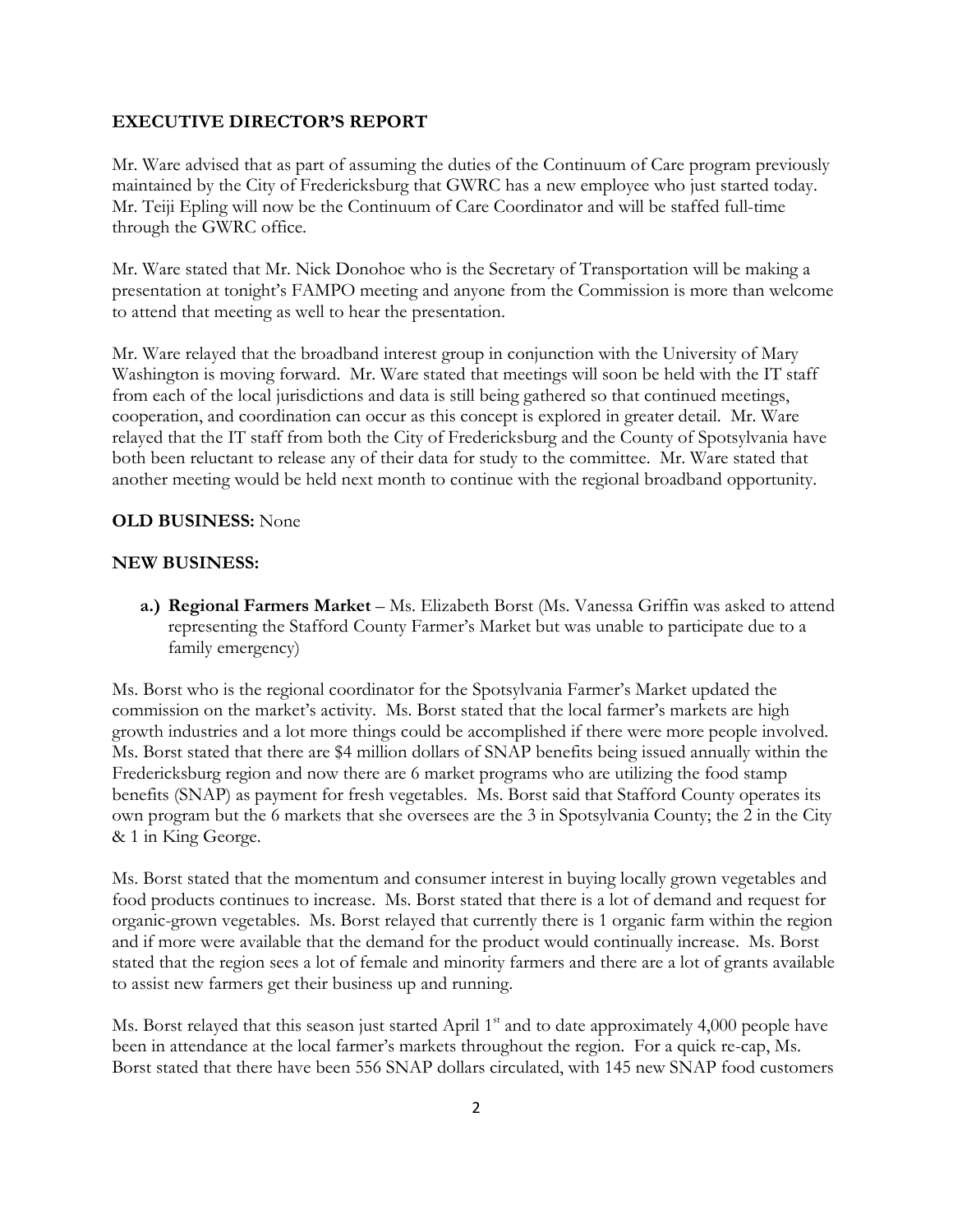making purchases, and 1,100 credit card SNAP transactions that have been recorded since the startup of this season's market days. Ms. Borst stated that there needed to be some type of forum made available to the local economic developers and organizations as there is a lot of federal grant money available for the start-up of new markets throughout the region.

Mr. Kelly asked if there was a mileage restriction on how far the farmers could be from to participate in one of the local markets. Mr. Kelly stated that the markets in the City of Fredericksburg require that the farmers be within 100 miles of the City. Mr. Withers asked what percentage of the farmers are actually from Planning District 16. Ms. Borst stated that currently 2/3 of the farmers who are participating in the local markets are from the Northern Neck.

Ms. Borst stated that there are 45 vendors who show up weekly at the 6 markets and as produce does not last long, the region needs a downtown storage hub facility whereby produce could be taken too weekly and distributed to the citizens within the region. Ms. Borst stated that the equipment needed has already been secured but without the storage building available then they cannot move forward in this direction.

Ms. Borst stated that she would like to see Planning District 16 find a way to sell more produce. A fresh-food access location would be a great next step; expansions on local food bank opportunities that would cater to school age children; seniors, etc. would be on the "wish" list.

Mr. Sisson stated that the Department of Social Services in King George County does a fantastic job on coordinating food efforts to the residents of their county. Mr. Sisson asked if the same type of activity occurs within the other local Social Services departments within the region.

Ms. Borst stated that she meets annually with directors of the local Social Service departments and meets regularly with case workers; however, for whatever reason, they are not as receptive to engaging in an increased mission to promote larger participation of fresh foods through the farmer's markets. Mr. Kelly asked Mr. Sisson if he had any insight as to what actually King George is doing that may be better or different than the other agencies regionally are doing. Mr. Sisson stated that he did not know specifically what was being done differently but he did know for a fact that the Social Services department there does a tremendous job in promoting the use of food purchases through the local markets.

Mr. Sili stated that in Caroline County that the Resource Council takes on the summer school feeding program and the seniors program. Mr. Sili stated that currently the farmer's market meets on Saturday in Caroline County and they only have 10 vendors so he did not think they were at a point where they would be willing to branch out to sell their products in other parts of the region.

Mr. Kelly asked if GWRC could coordinate and host a Continuum of Care meeting of local staff departments, local social service departments, farmer's market coordinators, etc. so that a better and more effective regional plan could be established. Mr. Kelly stated that he did not think the initial meeting should include the market vendors but maybe at a later time they could be included as well. Ms. Borst stated that she thought a regional meeting would be a great step forward and that she appreciated the past and on-going GWRC support for the farmer's market venues.